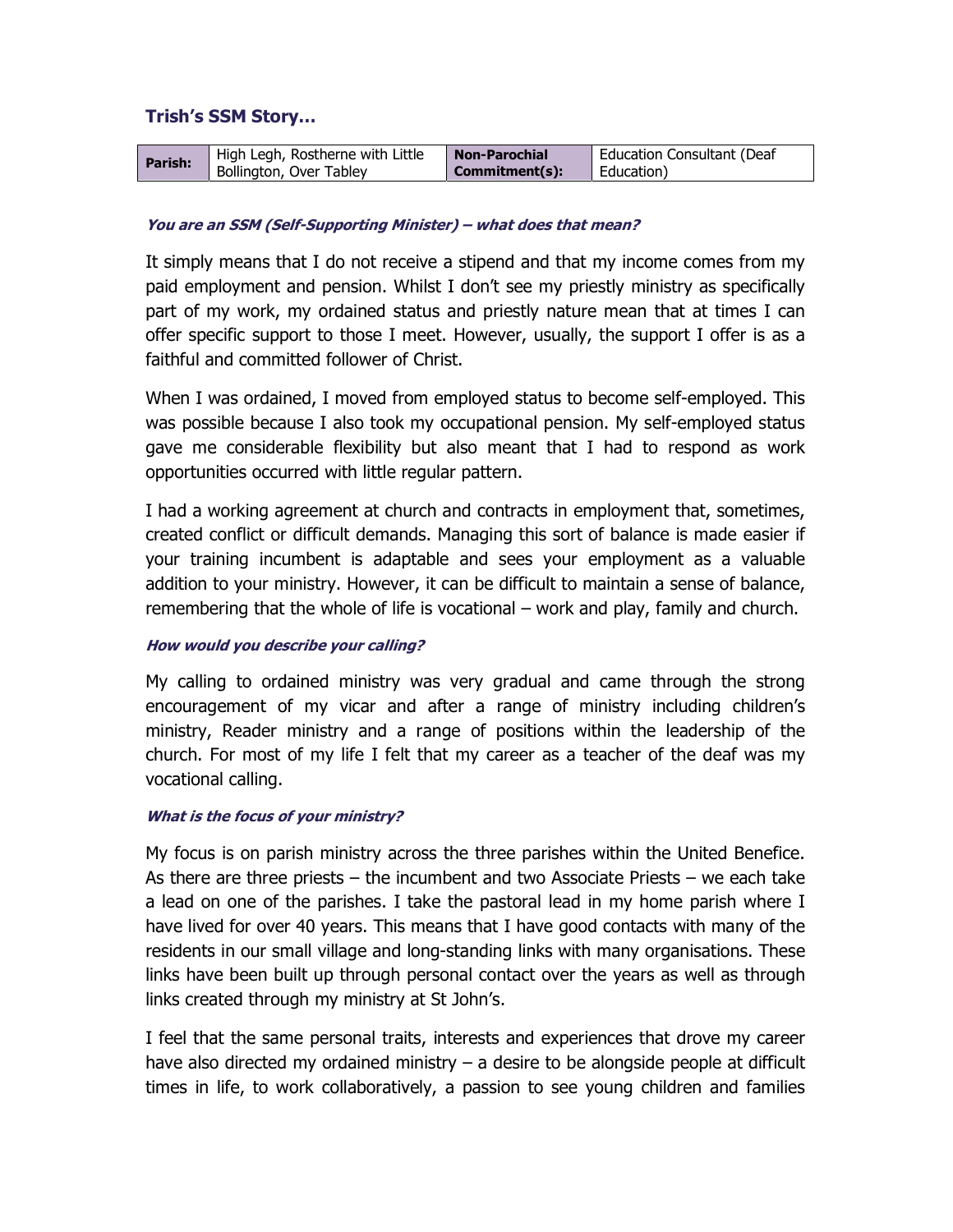learning and developing together, communication and a love of nature all figure in my family life, hobbies, career and ministry.

My parish ministry includes encouragement of faith and vocation in others, leading worship with a balanced focus on Word and Sacramental ministry, preparing for and undertaking pastoral and occasional services.

I particularly enjoy preparing informal services held in different places e.g. outside in the garden, using symbols, action and visual reinforcement for the theme of the service.

My heart lies in encouraging ministry with the families with young children and the young children themselves. This comes from or is at least consonant with my professional life as a teacher of the deaf working with young children and also providing their families with guidance and support following the diagnosis of a hearing loss.

I have enjoyed strengthening links with the school including welcoming them into church for seasonal services and for informative visits. Also, visiting the school for whole school assemblies, Open the Book or question and answer sessions with year groups. Within church, along with an enthusiastic group, I developed a story-telling service for families with young children and encouraged the establishment of a Little Acorns group for carers and tots which whilst being held in church doesn't have any religious content.

Living in the village means that I often know those who request pastoral services especially weddings and funerals. This means that they are less anxious about the service, experience a personal touch and it is easier to provide pastoral follow-up.

Previously a Reader, I am now Deanery Sub-warden of Readers encouraging the development of licensed lay ministry.

## What would you say are the joys of being an SSM?

Throughout all aspects of my life, variety has been a key part to feeling fulfilled. Although I spent 50 years in Deaf Education, there was huge change within the profession and I added to that by the variety of posts I undertook, the additional training which led to different types of work and the different schools and Local Authorities that I worked for.

My current role as Associate Priest adds further variety to life. When I am asked by school children "What do you like best about your job?", I find it very difficult to answer. I have to tell them that I enjoy almost every part of my role from speaking with young children about faith and church to visiting care homes for the elderly; from the joys of weddings to the deep sadness of funerals; from the seasons of the